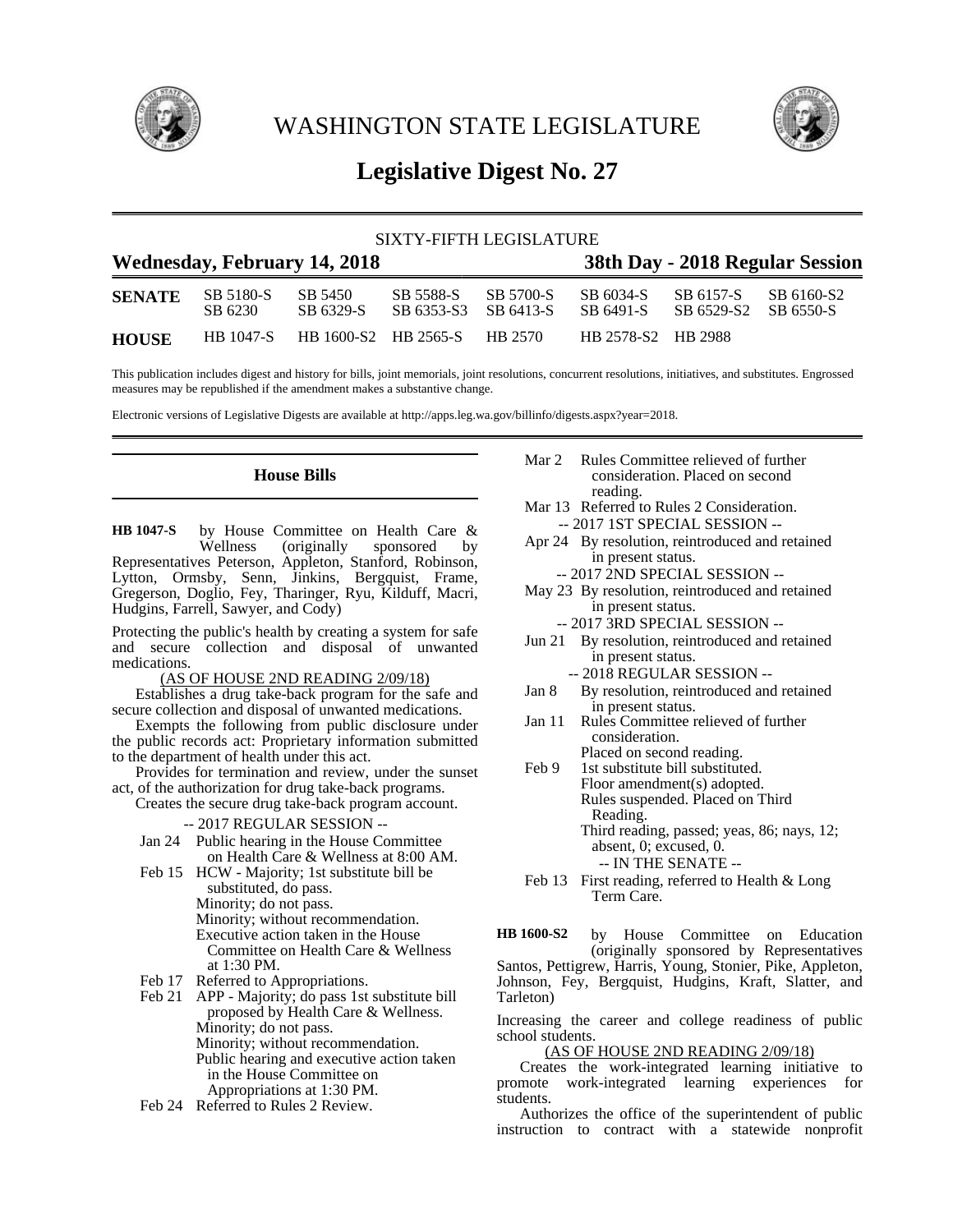organization with expertise in promoting and supporting work-integrated learning from early learning through postsecondary education to establish a matching grant program to fund projects implemented by local applicant schools.

Requires the office, in consultation with the employment security department and the workforce training and education coordinating board, to convene a work-integrated learning advisory committee to provide advice to the legislature and the education and workforce sectors on creating opportunities for students.

-- 2017 REGULAR SESSION --

Feb 6 Public hearing in the House Committee on Education at 1:30 PM.

Feb 14 Executive session scheduled, but no action was taken in the House Committee on Education at 1:30 PM.

- Feb 16 Executive action taken in the House Committee on Education at 8:00 AM.
- Feb 23 Public hearing in the House Committee on Appropriations at 1:30 PM.
- Feb 24 Executive action taken in the House Committee on Appropriations at 10:00 AM.
- Mar 16 Public hearing in the Senate Committee on Early Learning & K-12 Education at 1:30 PM.

Mar 23 Executive action taken in the Senate Committee on Early Learning & K-12 Education at 1:30 PM.

- Mar 30 Public hearing in the Senate Committee on Ways & Means at 1:30 PM.
- Apr 3 Executive action taken in the Senate Committee on Ways & Means at 1:30 PM.
	- -- 2018 REGULAR SESSION --
- Jan 9 Public hearing in the House Committee on Education at 1:30 PM.
- Jan 18 ED Majority; 2nd substitute bill be substituted, do pass. Executive action taken in the House Committee on Education at 8:00 AM.
- Jan 22 Referred to Appropriations.
- Feb 6 APP Majority; do pass 2nd substitute bill proposed by Education. Minority; do not pass. Referred to Rules 2 Review. Public hearing and executive action taken in the House Committee on Appropriations at 10:00 AM.
- Feb 8 Rules Committee relieved of further consideration. Placed on second reading.
- Feb 9 2nd substitute bill substituted. Floor amendment(s) adopted. Rules suspended. Placed on Third Reading. Third reading, passed; yeas, 98; nays, 0; absent, 0; excused, 0. -- IN THE SENATE --
- Feb 13 First reading, referred to Early Learning & K-12 Education.

by House Committee on Health Care & Wellness (originally sponsored by Representative Schmick) **HB 2565-S**

Concerning drug and gene therapy payment for medicaid managed care organizations.

#### (AS OF HOUSE 2ND READING 2/09/18)

Requires the drug utilization review board established by the state health care authority to: (1) Include among its voting members a representative from each managed care organization that is contracted to administer a managed care plan; and

(2) Consider the safety, efficacy, and costeffectiveness of new drugs and innovative therapies compared to other equally effective, more conservative, or substantially less costly courses of treatment that are available or suitable in its recommendations to the director of the authority regarding drugs and innovative therapies to be included in coverage for medical assistance programs.

-- 2018 REGULAR SESSION --

- Jan 30 Public hearing in the House Committee on Health Care & Wellness at 8:00 AM.
- Feb 2 HCW Majority; 1st substitute bill be substituted, do pass. Referred to Rules 2 Review. Executive action taken in the House Committee on Health Care & Wellness at 8:00 AM.
- Feb 6 Placed on second reading by Rules Committee.
- Feb 9 1st substitute bill substituted. Floor amendment(s) adopted. Rules suspended. Placed on Third Reading. Third reading, passed; yeas, 98; nays, 0; absent, 0; excused, 0.
	- -- IN THE SENATE --
- Feb 13 First reading, referred to Health & Long Term Care.

by Representatives Stambaugh, Robinson, Jinkins, Wylie, Muri, Graves, Doglio, **HB 2570**

Fitzgibbon, Pollet, Hayes, Riccelli, and Stonier

Concerning a database of pharmacies offering vaccines and self-administered hormonal contraceptives through collaborative drug therapy agreements.

#### (AS OF HOUSE 2ND READING 2/09/18)

Requires the department of health to establish, in consultation with pharmacists and pharmacies, a searchable database of pharmacies that have one or more pharmacists on staff with collaborative drug therapy agreements to prescribe vaccines or self-administered hormonal contraceptives.

Requires a pharmacy, with one or more pharmacists on staff that prescribe vaccines or self-administered hormonal contraceptives through a collaborative drug therapy agreement, to provide the department of health with certain information requested by, and in a format identified by, the department.

-- 2018 REGULAR SESSION --

Jan 10 First reading, referred to Health Care & Wellness (Not Officially read and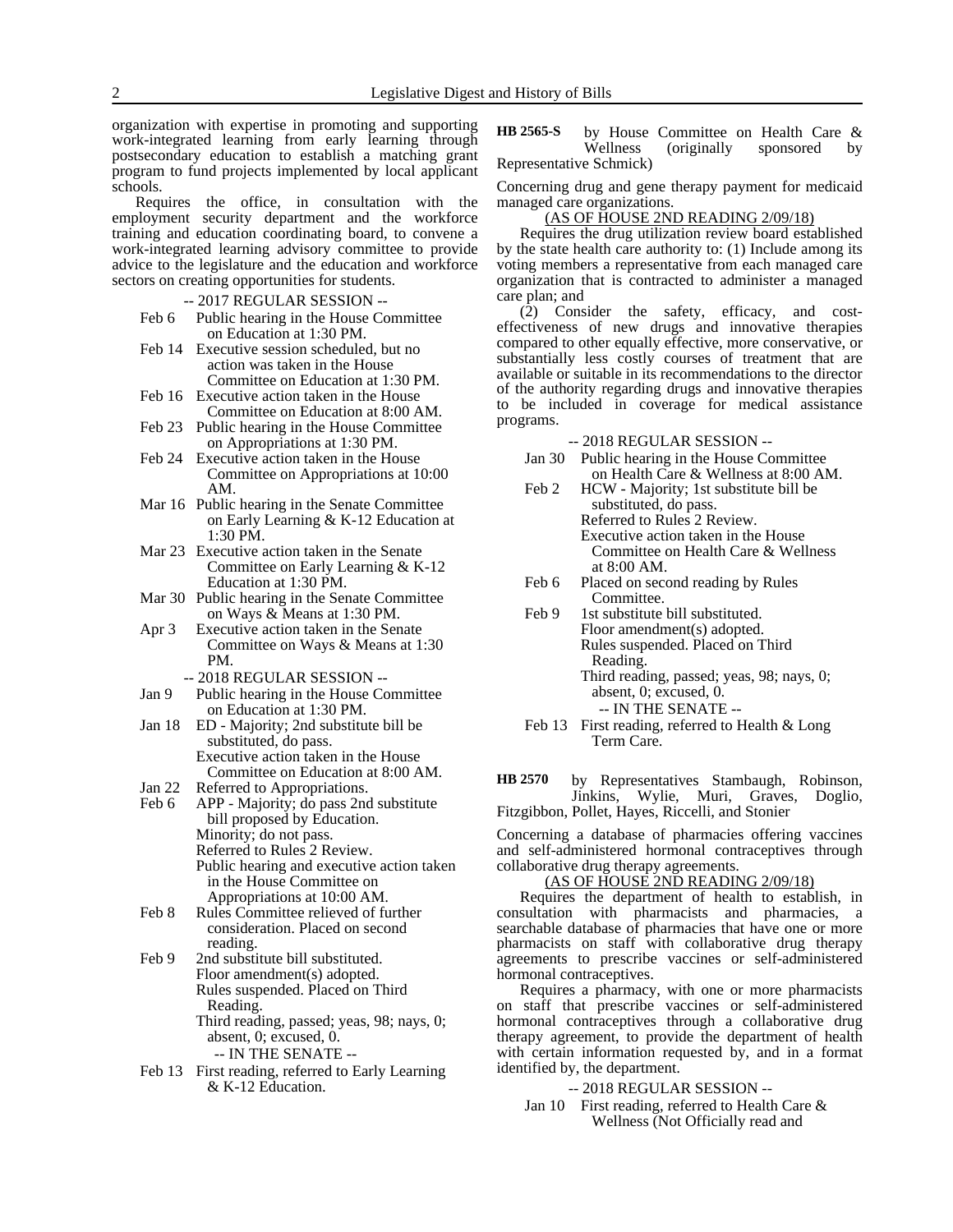referred until adoption of Introduction report).

- Jan 26 Public hearing in the House Committee on Health Care & Wellness at 8:00 AM.
- Jan 31 HCW Majority; do pass. Minority; do not pass. Minority; without recommendation. Executive action taken in the House Committee on Health Care & Wellness at 1:30 PM.
- Feb 2 Referred to Rules 2 Review.
- Feb 8 Placed on second reading by Rules Committee.
- Feb 9 Floor amendment(s) adopted. Rules suspended. Placed on Third Reading. Third reading, passed; yeas, 86; nays, 12; absent, 0; excused, 0.
	- -- IN THE SENATE --
- Feb 13 First reading, referred to Health & Long Term Care.
- by House Committee on Appropriations (originally sponsored by Representatives Riccelli, Kirby, Macri, Peterson, Appleton, McBride, **HB 2578-S2**

Frame, Doglio, Stanford, Goodman, Senn, Gregerson, Wylie, Sawyer, Kloba, Santos, Ormsby, Robinson, and Bergquist)

Ensuring housing options.

(AS OF HOUSE 2ND READING 2/09/18)

Prohibits a landlord from refusing to lease or rent real property to a prospective tenant or current tenant, or expelling a tenant from real property, based on the source of income of an otherwise eligible tenant.

Creates the landlord mitigation program and requires the department of commerce to administer the program and adopt rules it deems necessary for the administration of the program.

Creates the landlord mitigation program account.

Provides a list of the types of claims, related to landlord mitigation for renting private market rental units to low-income tenants using a certain source of income, that are eligible for reimbursement from the account, and a list of eligibility requirements.

Increases the affordable housing for all surcharge to thirteen dollars and requires a portion of the surcharge to be deposited in the landlord mitigation program account.

Allows the department of commerce to use the reappropriation (2017 3rd sp.s. c 4 s 1028) to implement this act.

-- 2018 REGULAR SESSION --

- Jan 23 Public hearing in the House Committee on Judiciary at 10:00 AM.
- Feb 1 Executive action taken in the House Committee on Judiciary at 1:30 PM.
- Feb 5 Public hearing in the House Committee on Appropriations at 1:30 PM.
- Feb 6 APP Majority; 2nd substitute bill be substituted, do pass.
	- Minority; do not pass.
	- Referred to Rules 2 Review.
	- Executive action taken in the House
	- Committee on Appropriations at 10:00 AM.
- Feb 8 Rules Committee relieved of further consideration. Placed on second reading.
- Feb 9 2nd substitute bill substituted. Floor amendment(s) adopted. Rules suspended. Placed on Third Reading. Third reading, passed; yeas, 61; nays, 37; absent, 0; excused, 0. -- IN THE SENATE --
- Feb 13 First reading, referred to Financial Institutions & Insurance.
- Feb 15 Scheduled for public hearing in the Senate Committee on Financial Institutions & Insurance at 8:30 AM. (Subject to change)

by Representatives Tharinger and DeBolt **HB 2988**

Concerning the distribution of state forestland revenues for certain former state forestlands.

Authorizes a county to pay, distribute, and prorate payments of money derived from state forestlands acquired by exchange pursuant to section 3122, chapter 2, Laws of 2018, for the property identified in the LEAP capital document No. 2017-2H acquired through RCW 79.22.040 within the same county, in the same manner as general taxes are paid and distributed during the year of payment for the former state forestlands that were subject to the exchange.

#### -- 2018 REGULAR SESSION --

Feb 13 First reading, referred to Capital Budget (Not Officially read and referred until adoption of Introduction report).

#### **Senate Bills**

by Senate Committee on Health Care (originally sponsored by Senators Bailey, Walsh, Darneille, Keiser, Palumbo, and Conway) **SB 5180-S**

#### Establishing the legislative advisory committee on aging. (AS OF SENATE 2ND READING 2/12/18)

Creates the legislative advisory committee on aging to review issues of importance to the state's aging community and to individuals with disabilities in the state. This may include housing, long-term care, health and wellness, malnutrition, transportation, and finances.

Expires July 1, 2021.

-- 2017 REGULAR SESSION --

- Jan 26 Public hearing in the Senate Committee on Health Care at 10:00 AM.
- Feb 7 HLTH Majority; 1st substitute bill be substituted, do pass. Minority; without recommendation. Executive action taken in the Senate Committee on Health Care at 10:00 AM.
- Feb 8 Passed to Rules Committee for second reading.
- Feb 21 On motion, referred to Rules Green Sheet for second reading.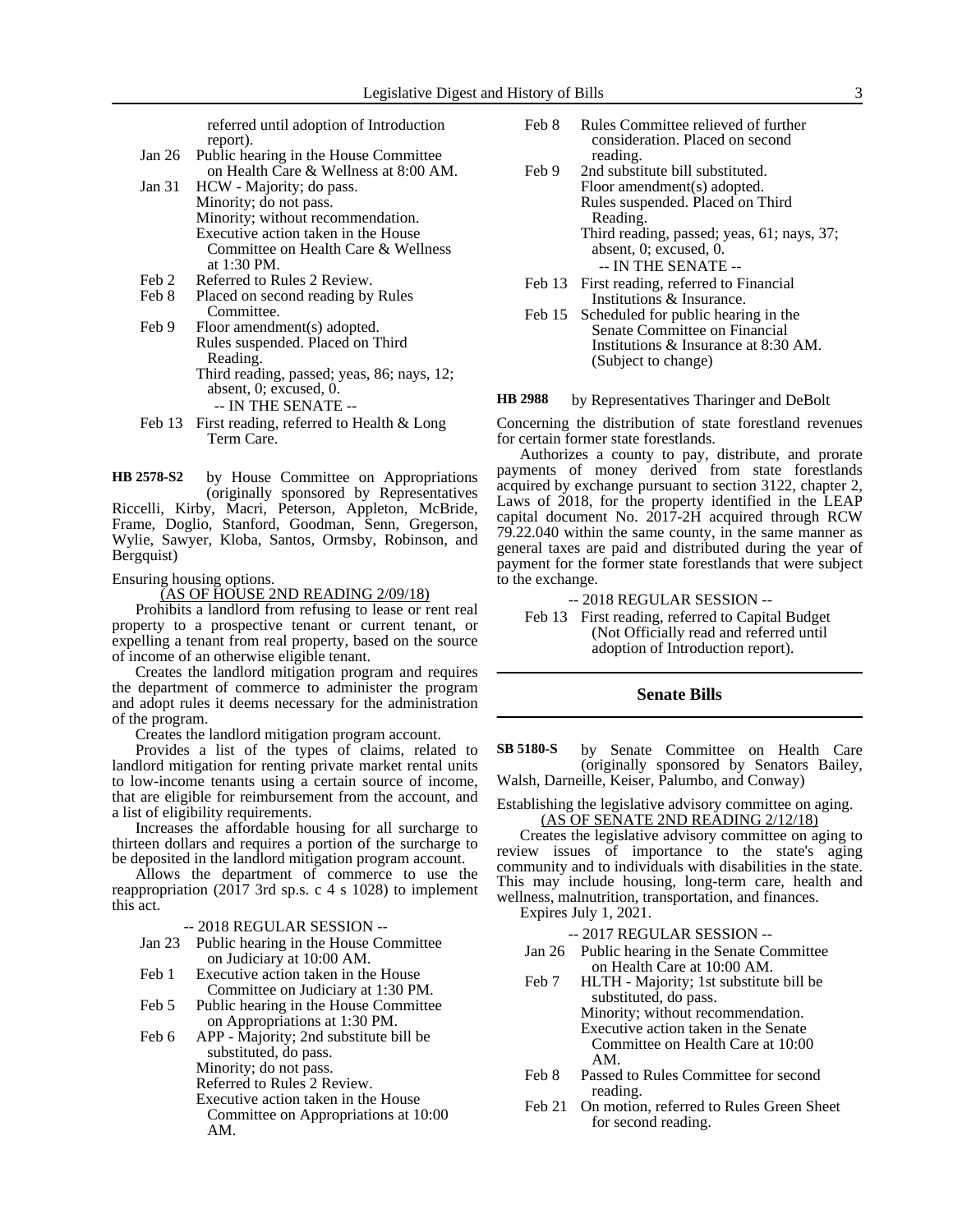| Feb 24   | Placed on second reading by Rules<br>Committee.                             |
|----------|-----------------------------------------------------------------------------|
| Feb 28   | 1st substitute bill substituted.                                            |
|          | Floor amendment(s) adopted.                                                 |
|          | Rules suspended. Placed on Third                                            |
|          | Reading.                                                                    |
|          | Third reading, passed; yeas, 49; nays, 0;                                   |
|          | absent, 0; excused, 0.                                                      |
|          | -- IN THE HOUSE --                                                          |
|          |                                                                             |
| Mar 2    | First reading, referred to Health Care &                                    |
|          | Wellness (Not Officially read and                                           |
|          | referred until adoption of Introduction                                     |
|          | report).                                                                    |
| Mar 10   | Public hearing in the House Committee<br>on Health Care & Wellness at 10:00 |
|          |                                                                             |
| Mar 15   | AM.                                                                         |
|          | HCW - Majority; do pass.<br>Executive action taken in the House             |
|          | Committee on Health Care & Wellness                                         |
|          | at 1:30 PM.                                                                 |
| Mar 17   | Referred to Rules 2 Review.                                                 |
| Apr 23   | By resolution, returned to Senate Rules                                     |
|          | Committee for third reading.                                                |
|          | -- IN THE SENATE --                                                         |
|          | Placed on Rules Green Sheet.                                                |
|          | -- 2017 IST SPECIAL SESSION --                                              |
|          |                                                                             |
|          | Apr 24 By resolution, reintroduced and retained                             |
|          | in present status.                                                          |
|          | -- 2017 2ND SPECIAL SESSION --                                              |
| May $23$ | By resolution, reintroduced and retained                                    |
| Jun 13   | in present status.<br>Placed on third reading by Rules                      |
|          | Committee.                                                                  |
| Jun 21   | Returned to Senate Rules 3.                                                 |
|          | -- 2017 3RD SPECIAL SESSION --                                              |
|          |                                                                             |
|          | By resolution, reintroduced and retained                                    |
|          | in present status.<br>-- 2018 REGULAR SESSION --                            |
|          |                                                                             |
| Jan 8    | By resolution, reintroduced and retained                                    |
| Jan $25$ | in present status.                                                          |
|          | Placed on third reading by Rules                                            |
| Feb 12   | Committee.<br>Returned to second reading for                                |
|          | amendment.                                                                  |
|          | Floor amendment(s) adonted.                                                 |
|          |                                                                             |

r amendme Rules suspended. Placed on Third

Reading.

Third reading, passed; yeas, 47; nays, 0; absent, 0; excused, 2.

by Senators Liias, Warnick, Ranker, Fain, Miloscia, Zeiger, Wilson, McCoy, Chase, Mullet, and Frockt **SB 5450**

Concerning the use of cross-laminated timber for building construction. (REVISED FOR ENGROSSED: Concerning the use of mass timber for building construction. )

(AS OF SENATE 2ND READING 2/12/18)

Requires the state building code council to adopt rules for the use of mass timber products for residential and commercial building construction.

|  |  | --2017 REGULAR SESSION -- |  |
|--|--|---------------------------|--|
|  |  |                           |  |

Jan 25 First reading, referred to Local Government.

- Jan 31 Public hearing in the Senate Committee on Local Government at 1:30 PM.
- Feb 2 Public hearing in the Senate Committee on Local Government at 1:30 PM. -- 2017 1ST SPECIAL SESSION --
- Apr 24 By resolution, reintroduced and retained in present status.
	- -- 2017 2ND SPECIAL SESSION --
- May 23 By resolution, reintroduced and retained in present status.
	- -- 2017 3RD SPECIAL SESSION --
- Jun 21 By resolution, reintroduced and retained in present status. -- 2018 REGULAR SESSION --
- Jan 8 By resolution, reintroduced and retained in present status.
- Jan 30 LGOV Majority; do pass. Executive action taken in the Senate Committee on Local Government at 1:30 PM.
- Jan 31 Passed to Rules Committee for second reading.
- Feb 6 Placed on second reading by Rules Committee.
- Feb 12 Floor amendment(s) adopted. Rules suspended. Placed on Third Reading. Third reading, passed; yeas, 45; nays, 2; absent, 0; excused, 2.

by Senate Committee on Ways & Means (originally sponsored by Senators Hasegawa, Saldaña, Chase, Darneille, Schoesler, McCoy, Hobbs, **SB 5588-S**

Pedersen, Keiser, Hunt, Rolfes, Kuderer, Conway, and Frockt)

Developing information concerning racial disproportionality.

(AS OF SENATE 2ND READING 2/10/18)

Requires the caseload forecast council to: (1) Before a legislative session, prepare and submit to the legislature a general disproportionality report; and

(2) Establish a procedure for the provision of racial and ethnic impact statements on the effect that legislative bills and resolutions modifying adult felony sentencing will have on racial and ethnic minority groups including the racial and ethnic composition of the criminal justice system.

Authorizes the caseload forecast council to: (1) Work in cooperation with certain entities to assist in the development of racial impact statements; and

(2) Request from certain entities, data, information, and data processing assistance as it may need to accomplish its duties and requires these services to be provided without charge to the council.

Requires the joint legislative audit and review committee, in consultation with the minority and justice commission, the sentencing guidelines commission, and the state institute for public policy, to conduct an evaluation of the implementation of this act and submit a report to the appropriate legislative committees by December 1, 2020.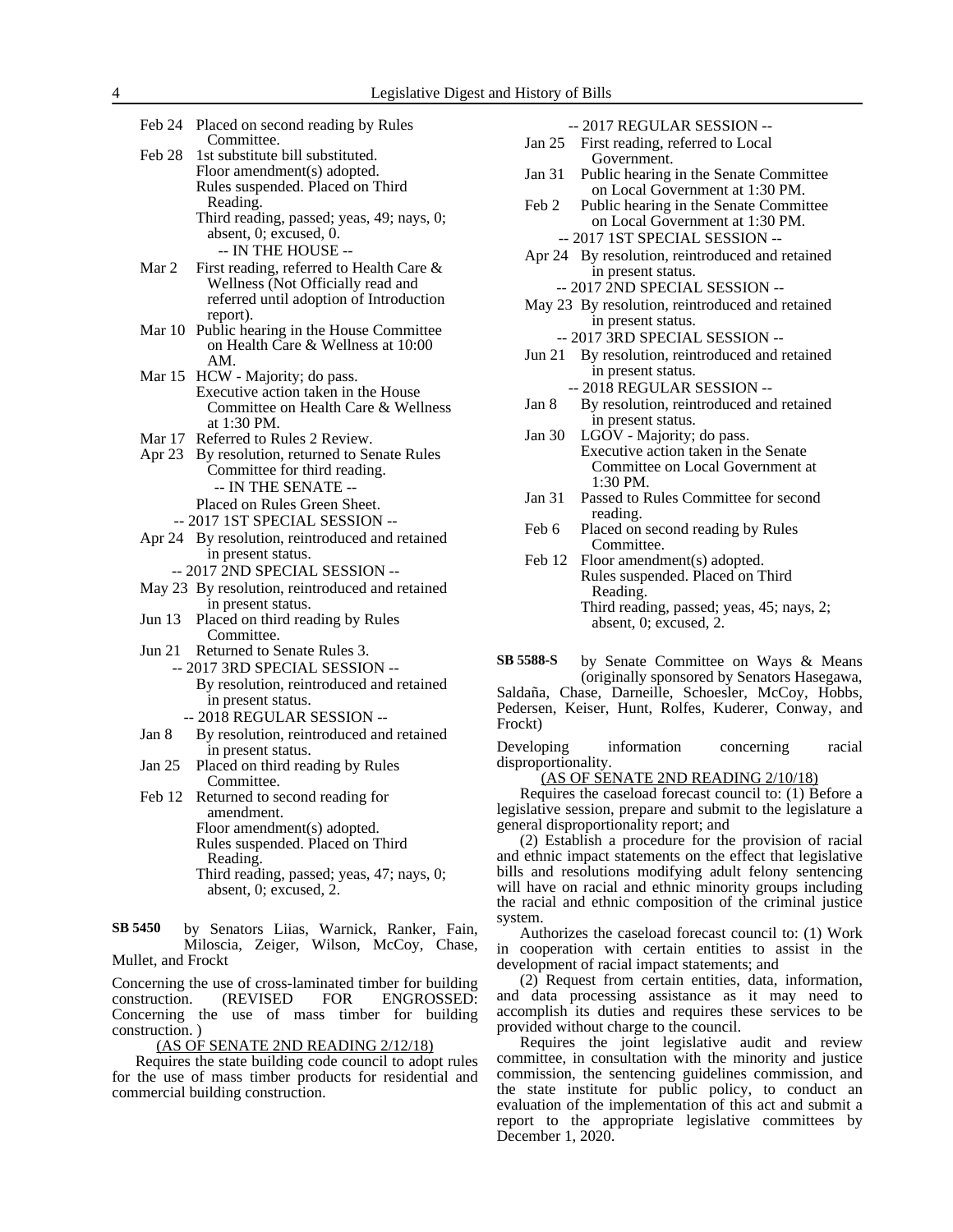- -- 2017 REGULAR SESSION -- Feb 22 Public hearing in the Senate Committee
- on Ways & Means at 1:30 PM. Feb 24 WM - Majority; 1st substitute bill be substituted, do pass.
	- Passed to Rules Committee for second reading. Executive action taken in the Senate Committee on Ways & Means at 11:00 AM.
- Mar 1 Placed on second reading by Rules Committee.
- Mar 17 Senate Rules "X" file.
- -- 2017 1ST SPECIAL SESSION --
- Apr 24 By resolution, reintroduced and retained in present status.
	- -- 2017 2ND SPECIAL SESSION --
- May 23 By resolution, reintroduced and retained in present status.
	- -- 2017 3RD SPECIAL SESSION --
- Jun 21 By resolution, reintroduced and retained in present status.
	- -- 2018 REGULAR SESSION --
- Jan 8 By resolution, reintroduced and retained in present status. Moved to Rules White Sheet.
- Jan 18 Placed on second reading by Rules Committee.
- Feb 10 1st substitute bill substituted. Floor amendment(s) adopted. Rules suspended. Placed on Third Reading.

Third reading, passed; yeas, 46; nays, 1; absent, 0; excused, 2. -- IN THE HOUSE --

Feb 13 First reading, referred to Appropriations (Not Officially read and referred until adoption of Introduction report).

by Senate Committee on Health & Long Term Care (originally sponsored by Senators Ranker, Rivers, Liias, Pedersen, Darneille, Chase, and Kuderer) **SB 5700-S**

Requiring training for long-term care providers on the needs of the LGBTQ population.

(AS OF SENATE 2ND READING 2/12/18)

Requires adult family home owners and resident managers, assisted living facility owners and administrators, and nursing home owners and administrators to complete a one-time department of social and health services-approved cultural competency training relating to the LGBTQ population.

Requires continuing education training for long-term care workers to have time allocated, as established by the department in rule, to provide cultural competency training on issues relating to the LGBTQ population.

-- 2018 REGULAR SESSION --

- Jan 11 Public hearing in the Senate Committee on Health & Long Term Care at 10:00 AM.
- Jan 16 HLTC Majority; 1st substitute bill be substituted, do pass. Minority; do not pass.

Executive action taken in the Senate Committee on Health & Long Term Care at 10:00 AM.

- Jan 17 Passed to Rules Committee for second reading.
- Jan 18 Placed on second reading by Rules Committee.
- Feb 10 1st substitute bill substituted. Held on calendar.
- Feb 12 Floor amendment(s) adopted. Rules suspended. Placed on Third Reading. Third reading, passed; yeas, 29; nays, 18; absent, 0; excused, 2.

by Senate Committee on Energy, Environment & Technology (originally sponsored by Senators Rolfes, Sheldon, Angel, Hunt, Chase, Kuderer, and Hasegawa) **SB 6034-S**

Authorizing limited retail telecommunications services for public utility districts that provide only sewer, water, and telecommunications on the effective date of this act.

(AS OF SENATE 2ND READING 2/12/18)

Authorizes a public utility district that provides only water, sewer, and wholesale telecommunications services, in a county with an area less than five hundred square miles and is located west of the Puget Sound, to provide end-user internet services to end users on the district's broadband network located within the district boundaries only when all of the existing providers of the service on the district's broadband network cease to provide end-user service or provide inadequate end-user service.

-- 2018 REGULAR SESSION --

- Jan 17 Public hearing in the Senate Committee on Energy and Environment & Technology at 8:00 AM.
- Jan 31 EENT Majority; 1st substitute bill be substituted, do pass. Executive action taken in the Senate Committee on Energy and Environment & Technology at 8:00 AM.
- Feb 2 Passed to Rules Committee for second reading.
- Feb 6 Placed on second reading by Rules Committee.
- Feb 12 1st substitute bill substituted. Floor amendment(s) adopted. Rules suspended. Placed on Third Reading. Third reading, passed; yeas, 45; nays, 2; absent, 0; excused, 2.

by Senate Committee on Health & Long Term Care (originally sponsored by Senators Short, Kuderer, Rivers, Cleveland, Palumbo, Nelson, **SB 6157-S**

Becker, Walsh, Warnick, and Van De Wege)

Regarding prior authorization.

(AS OF SENATE 2ND READING 2/12/18)

Prohibits a health carrier from requiring prior authorization for an initial evaluation and management visit and up to six consecutive treatment visits with a contracting provider in a new episode of care of certain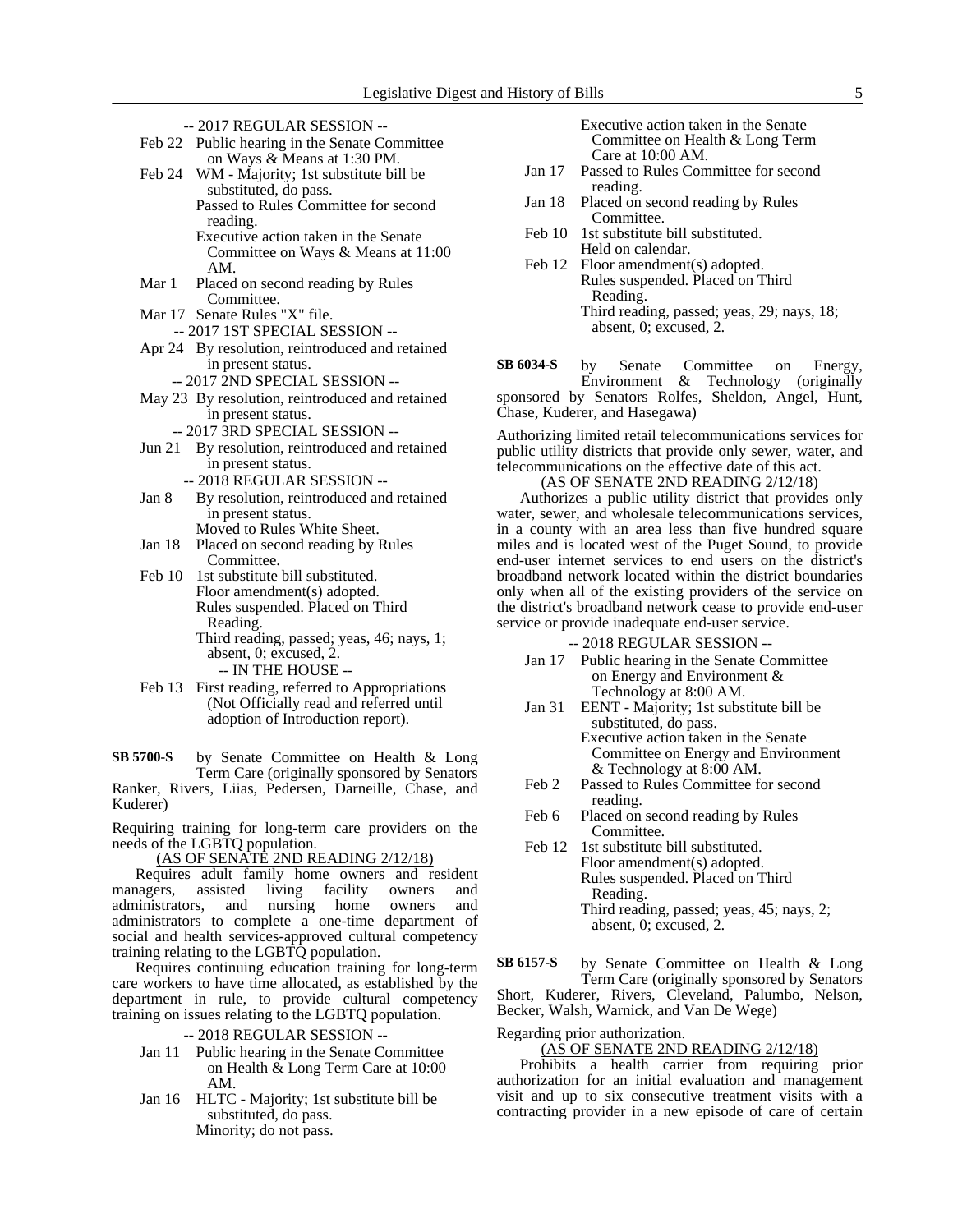therapies that meet standards of medical necessity and are subject to quantitative treatment limits of the health plan.

- -- 2018 REGULAR SESSION --
- Jan 30 Public hearing in the Senate Committee on Health & Long Term Care at 10:00 AM.
- Feb 1 HLTC Majority; 1st substitute bill be substituted, do pass. Minority; without recommendation. Executive action taken in the Senate Committee on Health & Long Term Care at 10:00 AM.
- Feb 2 Passed to Rules Committee for second reading.
- Feb 10 Placed on second reading by Rules Committee.
- Feb 12 1st substitute bill substituted. Floor amendment(s) adopted. Rules suspended. Placed on Third Reading. Third reading, passed; yeas, 42; nays, 4; absent, 0; excused, 3.
- by Senate Committee on Ways & Means (originally sponsored by Senators Kuderer, Darneille, and Palumbo) **SB 6160-S2**

Revising conditions under which a person is subject to exclusive adult jurisdiction and extending juvenile court jurisdiction over serious cases to age twenty-five.

(AS OF SENATE 2ND READING 2/12/18)

Extends juvenile court jurisdiction over serious cases to age twenty-five and modifies conditions under which a person is subject to exclusive adult jurisdiction.

Requires the department of children, youth, and families to take appropriate actions to protect younger children in confinement from older confined youth recognizing the potential: (1) For positive mentorship; and

(2) For risks relating to victimization and the exercise of negative influence.

Requires the state institute for public policy to assess the impact of this act on community safety, racial disproportionality, recidivism, state expenditures, and youth rehabilitation, to the extent possible, and submit a preliminary report to the governor and the appropriate committees of the legislature.

#### -- 2018 REGULAR SESSION --

- Jan 10 Public hearing in the Senate Committee on Human Services & Corrections at 1:30 PM.
- Jan 24 Executive action taken in the Senate Committee on Human Services & Corrections at 1:30 PM.
- Feb 5 Public hearing in the Senate Committee on Ways & Means at 10:00 AM.

Feb 6 WM - Majority; 2nd substitute bill be substituted, do pass. Minority; do not pass. Minority; without recommendation. Passed to Rules Committee for second reading.

Executive action taken in the Senate Committee on Ways & Means at 10:00 AM.

- Feb 10 Placed on second reading by Rules Committee.
- Feb 12 2nd substitute bill substituted. Floor amendment(s) adopted. Rules suspended. Placed on Third Reading. Third reading, passed; yeas, 35; nays, 12; absent, 0; excused, 2.
- by Senators Conway, Chase, Saldaña, Wellman, Hasegawa, Keiser, and Hunt **SB 6230**

Concerning the collective bargaining rights of the professional personnel of port districts.

## (AS OF SENATE 2ND READING 2/12/18)

Allows a port district's professional personnel to collectively bargain under the public employees' collective bargaining act.

Prohibits a labor agreement or a contract, entered into by a port district, from including port professional personnel and port supervisory personnel within the same bargaining unit.

- -- 2018 REGULAR SESSION --
- Jan 10 First reading, referred to Labor & Commerce.
- Jan 18 Public hearing in the Senate Committee on Labor & Commerce at 1:30 PM.
- Jan 22 LBRC Majority; do pass. Minority; do not pass. Executive action taken in the Senate Committee on Labor & Commerce at 1:30 PM.
- Jan 24 Passed to Rules Committee for second reading.
- Feb 2 Made eligible to be placed on second reading.
- Feb 6 Placed on second reading by Rules Committee.
- Feb 12 Floor amendment(s) adopted. Rules suspended. Placed on Third Reading. Third reading, passed; yeas, 29; nays, 18; absent, 0; excused, 2.
- by Senate Committee on Local Government (originally sponsored by Senators Takko, Angel, and Chase) **SB 6329-S**

Clarifying the authority and procedures for contracting by public port districts.

#### (AS OF SENATE 2ND READING 2/12/18)

Allows a port district to construct a public work, by contract, without calling for bids if the estimated cost of the work or improvement, including cost of materials, supplies, and equipment, will not exceed the sum of forty thousand dollars.

Requires the port district managing official to make his or her best effort to reach out to qualified contractors, including certified minority and woman-owned contractors.

#### -- 2018 REGULAR SESSION --

- Jan 23 Public hearing in the Senate Committee on Local Government at 1:30 PM.
- Jan 25 LGOV Majority; 1st substitute bill be substituted, do pass.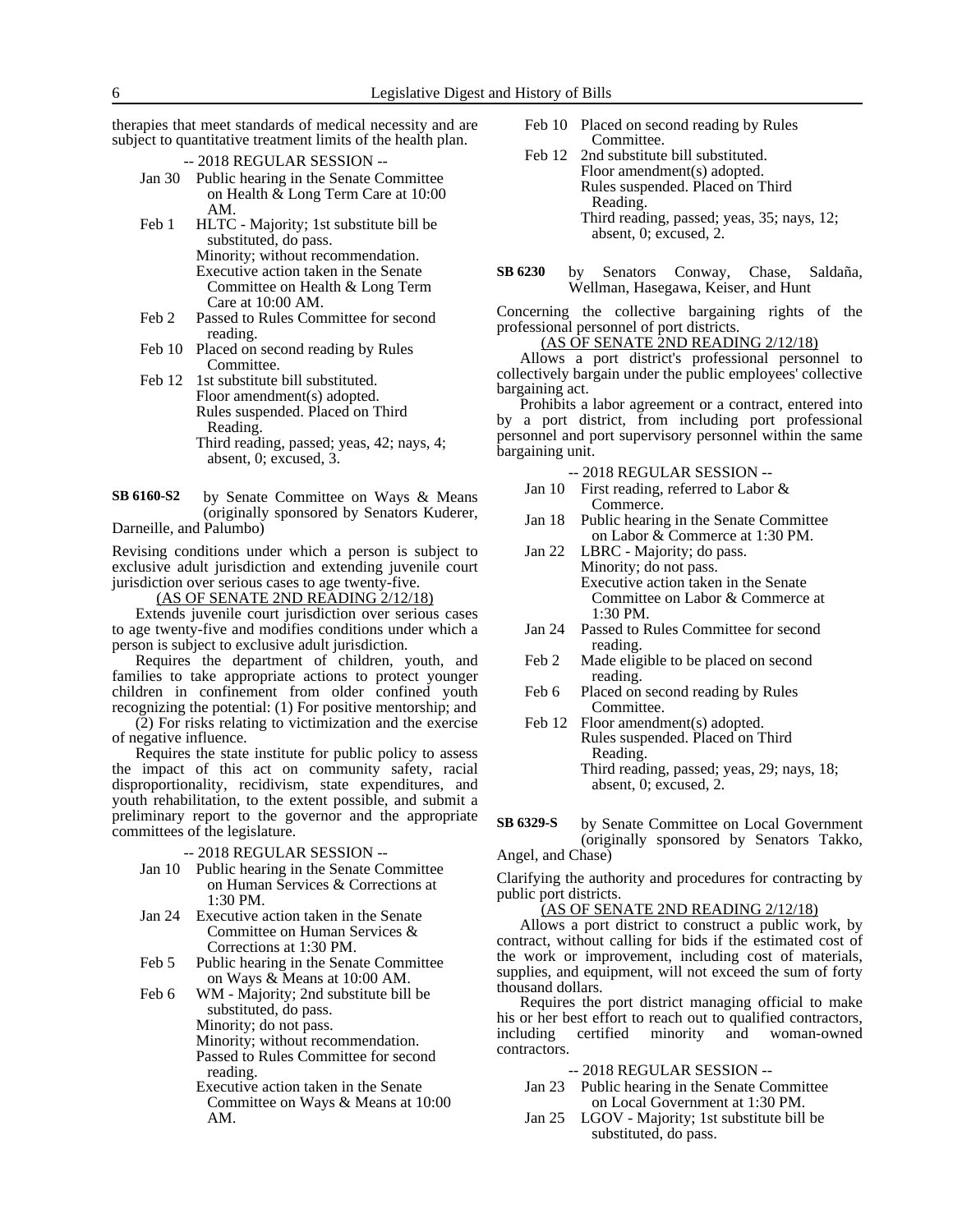Executive action taken in the Senate Committee on Local Government at 1:30 PM.

- Jan 29 Passed to Rules Committee for second reading.
- Feb 8 Placed on second reading by Rules Committee.
- Feb 12 1st substitute bill substituted. Floor amendment(s) adopted. Rules suspended. Placed on Third Reading. Third reading, passed; yeas, 46; nays, 1; absent, 0; excused, 2.

by Senate Committee on Transportation **SB 6353-S3**

(originally sponsored by Senators Hunt, Billig, Kuderer, Saldaña, Conway, Carlyle, Hasegawa, Dhingra, McCoy, Nelson, Mullet, Liias, Rolfes, Hobbs, Keiser, Cleveland, Chase, Darneille, Frockt, Palumbo, Van De Wege, Ranker, Wellman, Takko, and Pedersen; by request of Governor Inslee)

Concerning procedures in order to automatically register citizens to vote.

(AS OF SENATE 2ND READING 2/10/18)

Establishes the automatic voter registration act of 2018 to increase the opportunity to register to vote for qualified persons.

Requires the state health benefit exchange to: (1) Provide certain information to the secretary of state's office for consenting healthplanfinder applicants, including applicants who file changes of address, who reside in the state, are eighteen years old or older, and are verified citizens; and

(2) Consult with the secretary of state's office to establish automatic voter registration criteria and procedures.

Prohibits, once an applicant has been registered to vote, the department of licensing, the state health benefit exchange, and each qualified voter registration agency from: (1) Sharing information used to verify identity with a federal agency; or

(2) Retaining records or documentation used to certify eligibility to vote once the certification process has been completed and recorded.

Exempts the following from public inspection under the public records act: Personal information in files maintained for patients or clients of agencies providing public assistance or services to persons with disabilities.

- -- 2018 REGULAR SESSION --
- Jan 17 Public hearing in the Senate Committee on State Government and Tribal Relations & Elections at 8:00 AM.
- Jan 19 Executive session scheduled, but no action was taken in the Senate Committee on State Government, Tribal Relations & Elections at 8:00 AM.
- Jan 31 Executive action taken in the Senate Committee on State Government and Tribal Relations & Elections at 8:00 AM.
- Feb 1 Public hearing and executive action taken in the Senate Committee on Ways & Means at 3:30 PM.
- Feb 5 Public hearing in the Senate Committee on Transportation at 1:30 PM.
- Feb 6 TRAN Majority; 3rd substitute bill be substituted, do pass. Minority; without recommendation. Passed to Rules Committee for second reading.

Executive action taken in the Senate Committee on Transportation at 1:30 PM.

Feb 7 Placed on second reading by Rules Committee.

Feb 10 3rd substitute bill substituted. Floor amendment(s) adopted. Rules suspended. Placed on Third Reading.

- Third reading, passed; yeas, 34; nays, 13; absent, 0; excused, 2. -- IN THE HOUSE --
- Feb 13 First reading, referred to State Government, Elections & Information Technology (Not Officially read and referred until adoption of Introduction report).

by Senate Committee on Energy, Environment & Technology (originally sponsored by Senators Van De Wege, Wellman, Palumbo, Billig, Hunt, Kuderer, Saldaña, and Chase) **SB 6413-S**

Reducing the use of certain toxic chemicals in firefighting activities.

#### (AS OF SENATE 2ND READING 2/10/18)

Prohibits a manufacturer of class B firefighting foam from manufacturing, selling, offering for sale, or distributing for sale or use in this state class B firefighting foam to which PFAS chemicals have been intentionally added.

Requires a manufacturer or other person that sells firefighting personal protective equipment to a person, local government, or state agency to provide written notice to the purchaser if the equipment contains PFAS chemicals and the reasons why the chemicals are added to the equipment.

Authorizes the department of ecology to: (1) Request a certificate of compliance from a manufacturer of class B firefighting foam or firefighting personal protective equipment; and

(2) Assist the department of enterprise services, other state agencies, fire protection districts, and other local governments to avoid purchasing or using firefighting agents containing PFAS chemicals.

- -- 2018 REGULAR SESSION --
- Jan 25 Public hearing in the Senate Committee on Energy and Environment & Technology at 10:00 AM.
- Jan 31 EENT Majority; 1st substitute bill be substituted, do pass. And refer to Ways & Means. Minority; without recommendation. Executive action taken in the Senate Committee on Energy and Environment & Technology at 8:00 AM.
- Feb 1 Referred to Ways & Means.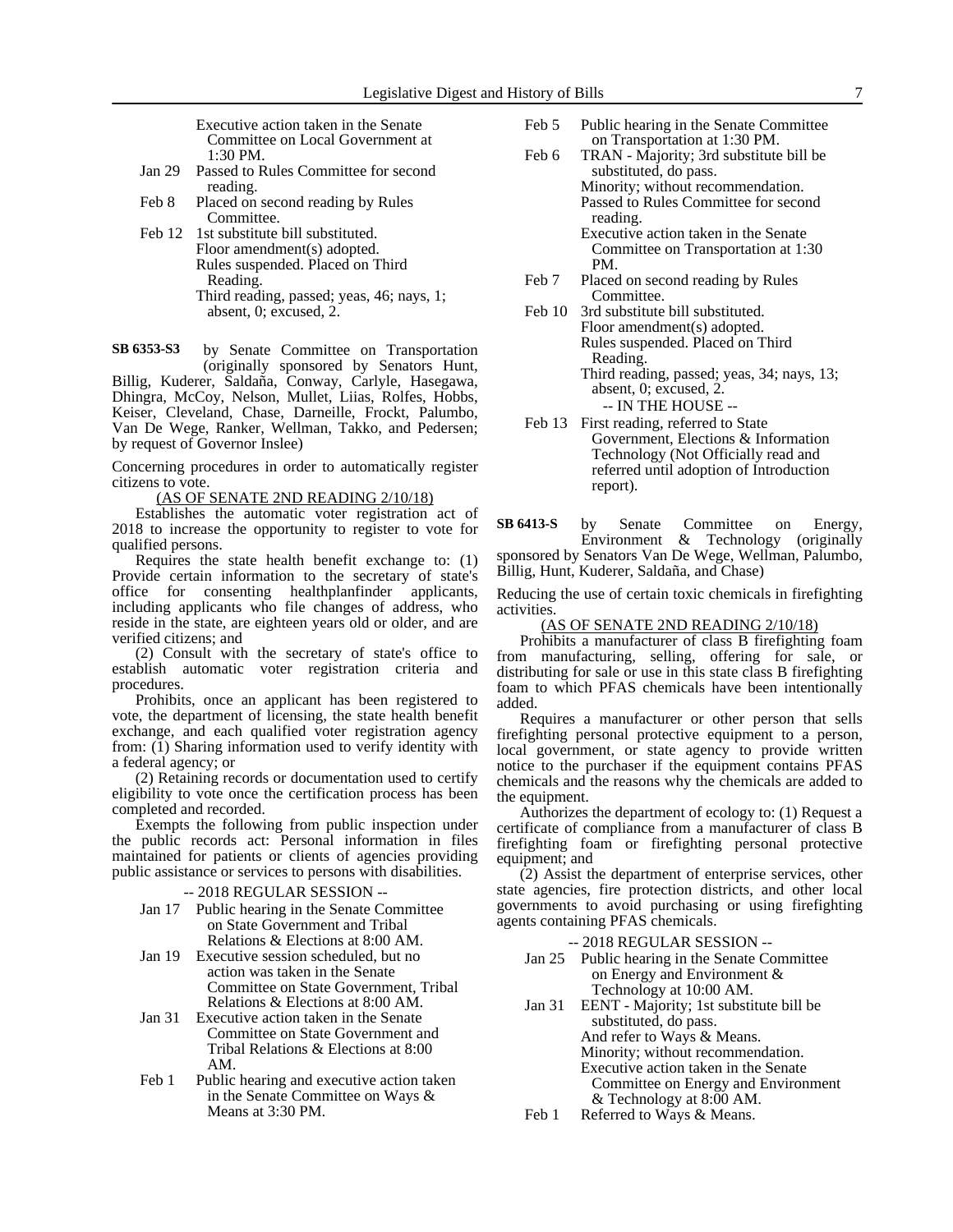- Feb 5 Public hearing in the Senate Committee on Ways & Means at 10:00 AM.
- Feb 6 WM Majority; do pass 1st substitute bill proposed by Energy, Environment & Technology. Minority; without recommendation.

Passed to Rules Committee for second reading. Executive action taken in the Senate

Committee on Ways & Means at 10:00 AM.

- Feb 8 Placed on second reading by Rules Committee.
- Feb 10 1st substitute bill substituted. Floor amendment(s) adopted. Rules suspended. Placed on Third Reading. Third reading, passed; yeas, 39; nays, 8; absent, 0; excused, 2.
	- -- IN THE HOUSE --
- Feb 13 First reading, referred to Environment (Not Officially read and referred until adoption of Introduction report).
- Feb 15 Scheduled for public hearing in the House Committee on Environment at 9:00 AM. (Subject to change)
- by Senate Committee on Ways & Means (originally sponsored by Senators O'Ban and Darneille) **SB 6491-S**

Increasing the availability of assisted outpatient behavioral health treatment.

(AS OF SENATE 2ND READING 2/12/18)

Modifies involuntary treatment act provisions with regard to the following: (1) Changing the term "in need of assisted outpatient mental health treatment" to "in need of assisted outpatient behavioral health treatment" and includes a person with a substance use disorder;

(2) Less restrictive alternative treatment services;

(3) Establishing a process for initial evaluation and filing of a petition for assisted outpatient behavioral health treatment;

(4) Designated crisis responders;

- (5) Procedures for additional treatment;
- (6) Conditional release orders; and

(7) Revocation proceedings and court orders for detention for inpatient treatment and for assisted outpatient behavioral health treatment.

-- 2018 REGULAR SESSION --

- Jan 29 Public hearing in the Senate Committee on Human Services & Corrections at 1:30 PM.
- Jan 30 Executive action taken in the Senate Committee on Human Services & Corrections at 5:45 PM.
- Feb 5 Public hearing in the Senate Committee on Ways & Means at 10:00 AM.
- Feb 6 WM Majority; 1st substitute bill be substituted, do pass.

Minority; without recommendation. Passed to Rules Committee for second reading.

Executive action taken in the Senate Committee on Ways & Means at 10:00 AM.

- Feb 8 Placed on second reading by Rules Committee.
- Feb 12 1st substitute bill substituted. Floor amendment(s) adopted. Rules suspended. Placed on Third Reading. Third reading, passed; yeas, 46; nays, 1; absent, 0; excused, 2.
- by Senate Committee on Ways & Means (originally sponsored by Senators Saldaña, **SB 6529-S2**
- Ranker, Cleveland, Rolfes, Van De Wege, Miloscia, Chase, Conway, McCoy, Hunt, Keiser, and Hasegawa)
- 

### Establishing a pesticide application safety work group. (AS OF SENATE 2ND READING 2/12/18)

Creates the pesticide application safety work group to develop recommendations for improving the safety of pesticide applications.

Expires December 31, 2018.

- -- 2018 REGULAR SESSION --
- Jan 25 Public hearing in the Senate Committee on Labor & Commerce at 1:30 PM.
- Jan 31 Executive action taken in the Senate Committee on Labor & Commerce at 1:30 PM.
- Feb 5 Public hearing in the Senate Committee on Ways & Means at 10:00 AM.
- Feb 6 WM Majority; 2nd substitute bill be substituted, do pass. Minority; do not pass. Minority; without recommendation. Passed to Rules Committee for second reading. Executive action taken in the Senate

Committee on Ways & Means at 10:00 AM.

- Feb 8 Placed on second reading by Rules Committee.
- Feb 12 2nd substitute bill substituted. Floor amendment(s) adopted. Rules suspended. Placed on Third Reading. Third reading, passed; yeas, 45; nays, 2; absent, 0; excused, 2.
- by Senate Committee on Human Services &<br>Corrections (originally sponsored by (originally sponsored by Senators Darneille and Saldaña) **SB 6550-S**

Concerning diversion of juvenile offenses. (AS OF SENATE 2ND READING 2/12/18)

Revises juvenile justice act of 1977 provisions regarding: (1) Diversion agreement limits and positive youth development; and

(2) Community-based and restorative justice programs to divert youth from formal processing in juvenile court.

- -- 2018 REGULAR SESSION --
- Jan 30 Public hearing in the Senate Committee on Human Services & Corrections at 1:30 PM.